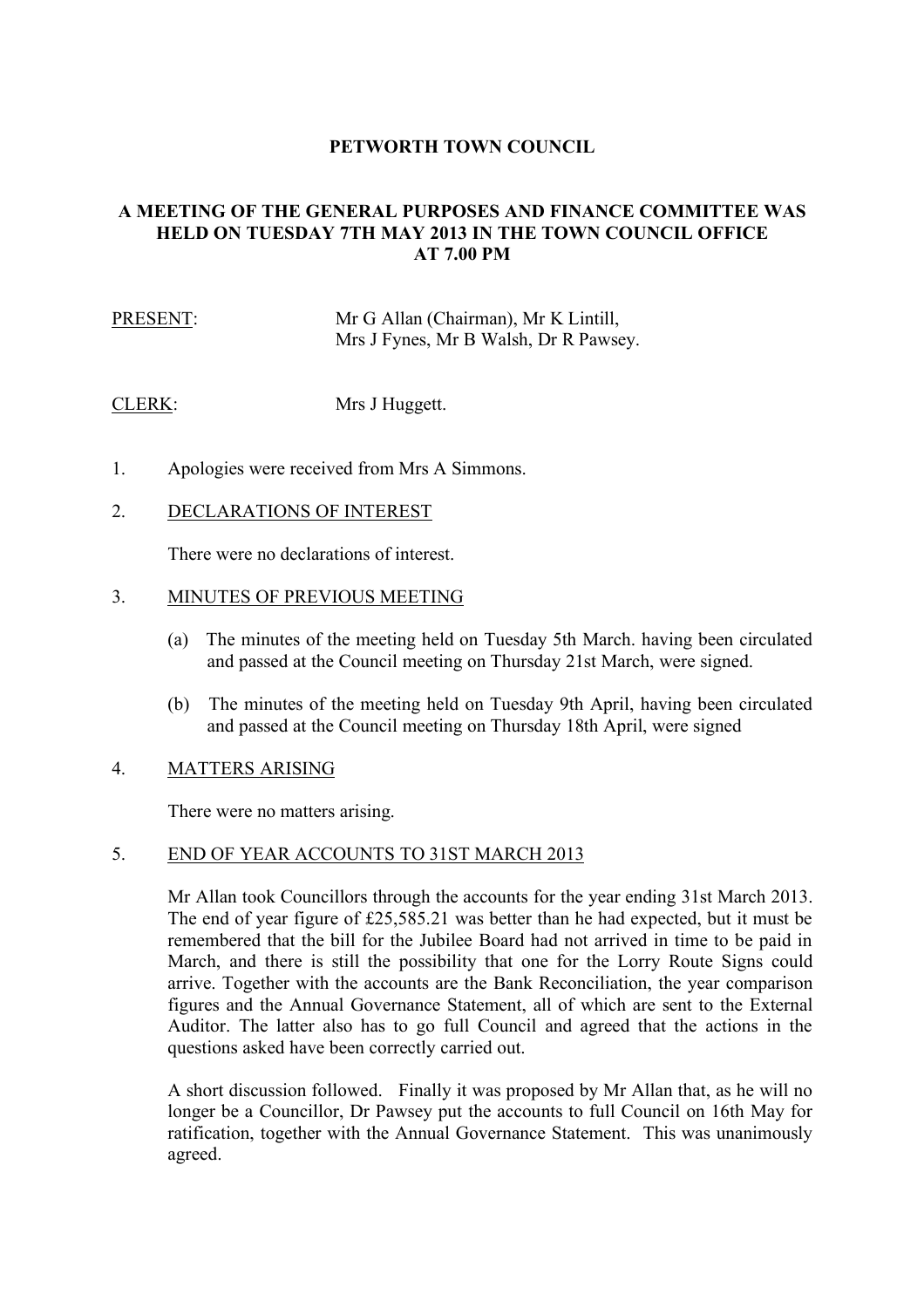### 6. CURRENT FINANCIAL SITUATION

Mr Allan referred to the current financial situation up to 30th April 2013. Being so early in the year there is nothing much to report but the Jubilee Board should be removed from Contingency. Mrs Fynes said there is still the cost of the writing to go inside, but this should not exceed the given budget of £2,000. Her husband had produced the artwork, he had spent some time doing it, there had been a small cost for materials which she didn't think he would charge for. Mr Allan said he must do so, especially as he is giving his time free.

| <b>Brought Forward 30.04.13</b> | Current | 902.73    |           |
|---------------------------------|---------|-----------|-----------|
|                                 | Deposit | 49,248.29 | 50,151.02 |

## 7. BUDGET 2013/2014

Mr Allan referred to the approved budget. Several changes were needed to include budgets for an Assistant Clerk, £3,500 and Jubilee Board, £2,000. There are no Business Rates to pay this year so that item could be deleted and Grants and Contingency could be reduced. He had thought to amend it to-night but the Clerk had pointed out that if this is left to the July meeting it will then be known if the £3,000 for a Bye-election is required. This was agreed.

### 8. GRANTS

Mrs Fynes declared an interest in the Coultershaw Trust and Mr Lintill in the Petworth Community Mini Bus. They will withdraw from all discussion when these grants are discussed.

The Clerk circulated details of the grant applications received showing, where applicable, the grants given the previous year. Mr Allan then took Councillors through the grants and, after a discussion on the merits of each one, the following were agreed.

**2012/2013 2013/2014**

| Coultershaw Trust           | 500.00 | 500.00 |
|-----------------------------|--------|--------|
| St Mary's Church            |        | 322.00 |
| Citizens Advice Bureau      | 200.00 | 200.00 |
| Victim Support              | 150.00 | 100.00 |
| 4SIGHT                      | 270.00 | 270.00 |
| Petworth Community Mini Bus | 500.00 | 500.00 |

Mr Allan said additional details had been received from the Petworth Festival and he asked that this be looked at again. After further discussion it was agreed to give them £400.00 as it directly benefited the Primary School children.

## 9. ASSISTANT TO THE CLERK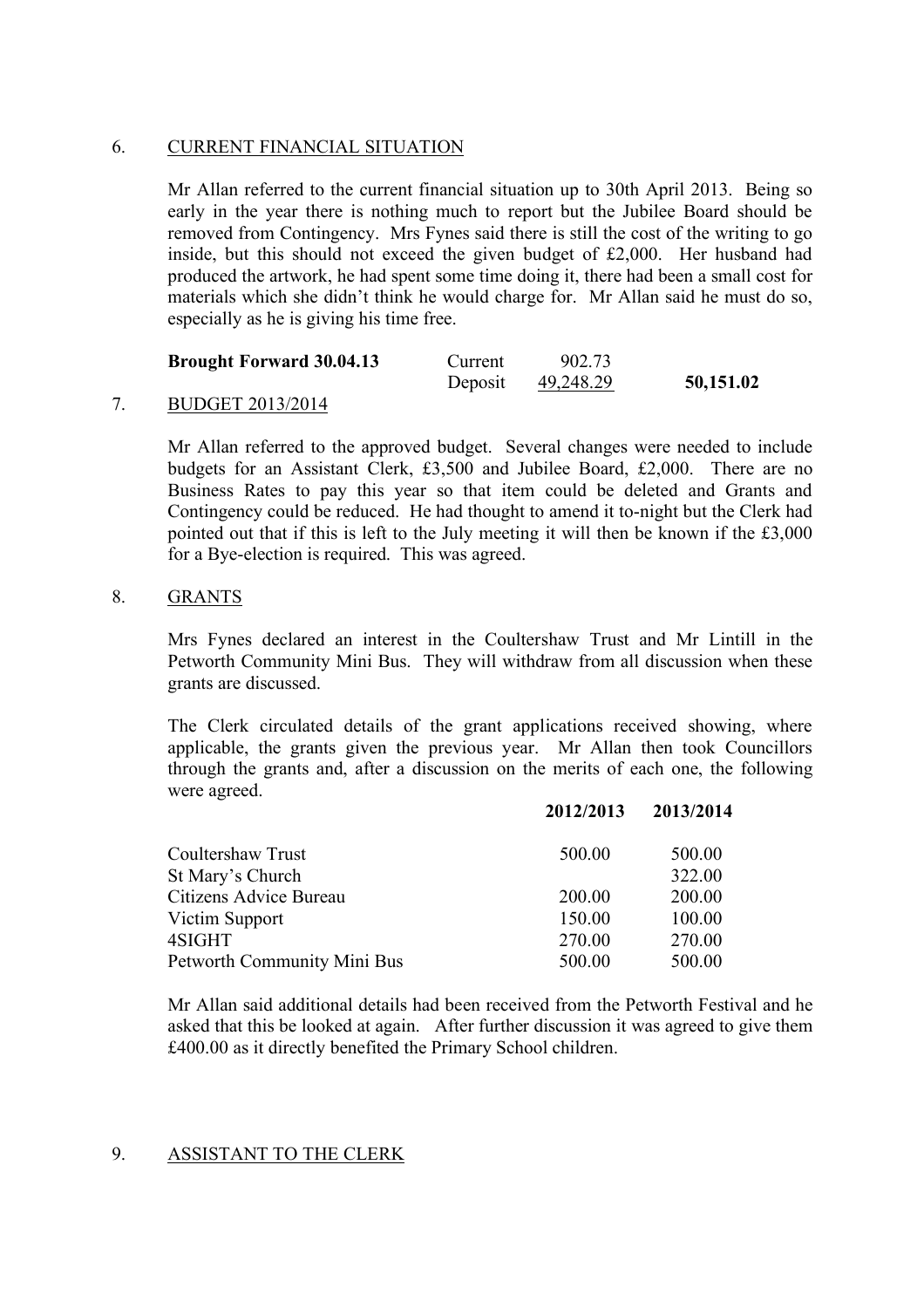Mr Allan referred to the advertisement that the Clerk had circulated. The Clerk had put this on the SALC website which is free, the cost to advertise in the Observer and County Times is excessive so the Clerk had asked for other options. There is nothing in the budget for this and he had not expected to spend more that £250 maximum. After a discussion it was agreed to only advertise in the Observer for two weeks, and to reduce the number of words, which it is hoped will bring it within the price range. Dr Pawsey suggest ed that advertisements be placed around the town.

#### 10. TO CONSIDER OTHER ITEMS AT THE CHAIRMAN'S DISCRETION

Website: Dr Pawsey sad she had looked at various parish websites and had obtained quotes from companies that produced three, Rogate - £800, Shere - £650 and Amberley - £250. As well as being the cheapest she liked the Amberley website, the cost is broken down into £150 for the set up and £100 for annual support and hosting. There are three levels, Bronze, Silver and Gold, this is for Bronze but the Council can upgrade at any time by just paying the difference in cost. The set up time takes about a month, the Council will have to supply the material, but the contract is not signed until the site is up and running and the invoice is sent when the site is published. She liked this one as it is based in Godalming, is only for Town and Parish Councils, and can be linked to other sites such as PBA, Community Association, Festival, etc. If the go ahead is given she needs copy and photos. After a short discussion it was unanimously agreed as this had been agreed previously and is within the budget of £300, it didn't need to go to full Council and Dr Pawsey was asked to go ahead. Mr Allan thanked her very much for the time and work she had put in.

### 11. ACCOUNTS PAID 1ST TO 31ST MARCH 2013

| Parkfield Retail          | 37.66    | Rosemary Gardens Maintenance       |
|---------------------------|----------|------------------------------------|
| <b>CDC</b>                | 1,560.00 | Office Rent                        |
| Time Talk                 | 17.82    | Office Phone - Mar                 |
| <b>SALC</b>               | 16.00    | Clerk's Magazine                   |
| <b>SALC</b>               | 796.73   | Council's Subscription             |
| Viking                    | 49.59    | Stationery                         |
| <b>CDC</b>                | 5,000.00 | <b>CCTV</b>                        |
| Mrs A Bradley             | 30.00    | Plants for War Memorial            |
| Kent County Council       | 42.48    | Photocopier                        |
| <b>CDC</b>                | 400.00   | Refund S106 Money                  |
| <b>Leconfield Estates</b> | 500.00   | <b>Allotment Rent</b>              |
| Gala Lights               | 480.00   | Christmas Event - New Lights       |
| Mr C McColl               | 362.60   | Contract - Mar                     |
| Mr H Saxton               | 130.00   | Contract - Mar                     |
| Mrs J Huggett             | 637.91   | Salary, Expenses and Postage - Mar |

#### ACCOUNTS PAID 1ST TO 30TH APRIL 2013

| Cash          | 120.00   | Petworth Pages - Delivery    |
|---------------|----------|------------------------------|
| Time Talk     | 19.52    | Office Phone - Mar           |
| <b>Broxap</b> | 2,229.60 | Jubilee Board                |
| Wicksteed     | 108.00   | Inspections - Play Equipment |